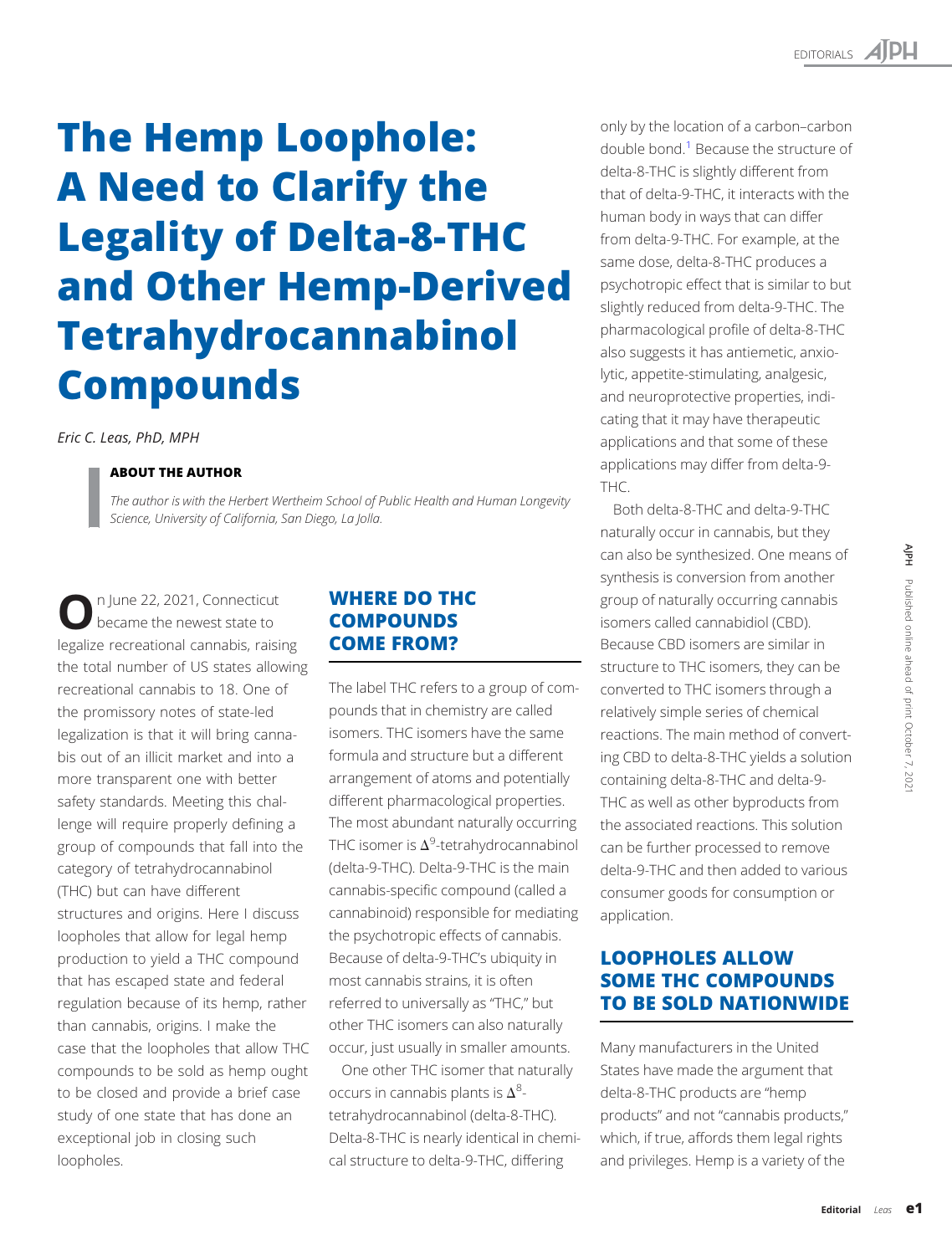cannabis plant species in which 0.3% or less of its mass contains delta-9-THC when measured after it is dried. In the past three years, hemp and derivatives extracted from hemp have become widely available in the United States after a US congressional law called the 2018 Farm Bill removed hemp from the definition of marijuana in the Controlled Substances Act.<sup>2</sup> This has allowed hemp to be legally cultivated for its commercial and industrial purposes (e.g., to make paper, rope, and clothing) while retaining the schedule I classification of cannabis strains containing concentrations of delta-9-THC above 0.3%.

Because hemp contains very little delta-9-THC, it is not generally considered psychotropic; however, because it contains an abundance of CBD, it is possible to synthesize THC isomers from hemp. The processes used to convert CBD or other cannabinoids found in hemp to THC isomers were not explicitly prohibited in the 2018 Farm Bill or in most state laws governing hemp. One interpretation of the omissions of a broader definition of THC and the processes of synthesizing THC isomers from hemp laws is that this implies that THC isomers can be produced and sold legally under hemp laws so long as hemp and hemp derivatives are legally obtained and the final products contain 0.3% or less delta-9-THC. ened conta<br>
possil<br>
from conve<br>
founce not e:<br>
Farm ing he<br>
omiss<br>
THC a<br>
THC is<br>
this ir<br>
produlaws s<br>
deriva<br>
final p<br>
delta-<br>
The ated a<br>
THC s<br>
s<br>
deriva<br>
final p<br>
delta-<br>
The ated a<br>
THC p<br>
s<br>
s<br>
resen<br>
exam manu<br>
whe

These "hemp loopholes" have created a new marketplace for delta-8- THC products that uses sophisticated sourcing and distribution strategies designed to evade cannabis and hemp laws and appeal to consumers but also resemble a legitimate business. For example, one of the largest delta-8-THC manufacturers is based in Indiana, where both medicinal and recreational

cannabis products containing delta-9- THC remain prohibited. $3$  The manufacturer claims to obtain hemp and hemp extracts that are legally sourced from California, Colorado, and Oregon and then convert the extracts to other cannabinoids including delta-8-THC. The manufacturer sells bulk quantities of delta-8-THC solutions and an array of premixed delta-8-THC products that resemble traditional cannabis products (e.g., brownies, cookies, dabbing concentrates, gummies, vape cartridges) through its Web site and claims to have had these products featured in major news outlets such as ESPN, ABC News, and Rolling Stone.

The manufacturer also has a program to ship its products wholesale to retailers that resell them, as well as individually to consumers across the United States. To help guide purchasing decisions, the manufacturer provides a tool on its Web site to educate retailers and consumers on how it interprets federal cannabis and hemp laws and comparable laws in the 50 US states [\(Table 1](#page-2-0)). Nowhere on this manufacturer's Web site does it suggest that it restricts shipments to specific places; on its "shipping" page, however, the manufacturer claims that "if, after ordering, we discover an item is illegal in your state we reserve the right to cancel and refund the order."

## CANNABIS CONTROL SYSTEMS PROMISE A SAFER MARKETPLACE

Hemp loopholes have created a marketplace in which delta-8-THC products are being widely sold outside of most of the cannabis control systems developed by states that have legalized recreational cannabis products. Although the marketplaces regulated by staterun cannabis control systems remain unambiguously illegal at the federal level and have faced many challenges from the still-thriving illicit cannabis market, in theory they are designed to bring cannabis out of an illicit marketplace and into ones with more effective means for oversight and better safeguards that ensure consumer safety. Examples of some of the requirements in these systems provide a perspective on how they are intended to protect the public's health in ways that the current marketplace for delta-8-THC does not.

First, most cannabis control systems have established a minimum purchasing age and require age verification to purchase cannabis products. Age requirements are designed to limit youth access to cannabis given that developing brains are more susceptible to addiction, exposure among youths potentially results in a greater number of heavy users, and heavy cannabis use among young people may have distinct health effects (e.g., cognitive impairments).<sup>4</sup> For now, delta-8-THC retailers are setting their own minimum purchasing age (if any) and creating their own method of verifying the ages of their consumers.

Second, most cannabis control systems require cannabis products to be submitted to a certifying agency that tests them for potency, consistency, and a wide range of potential contaminants that are known to be used in illicit cannabis cultivation and processing. Without such requirements, adulterated products can enter the supply chain and harm consumers. For example, illicit cannabis vaping products containing the cutting agent vitamin E acetate were determined to be the primary cause of the 2019 outbreak of lung injury known as EVALI that led to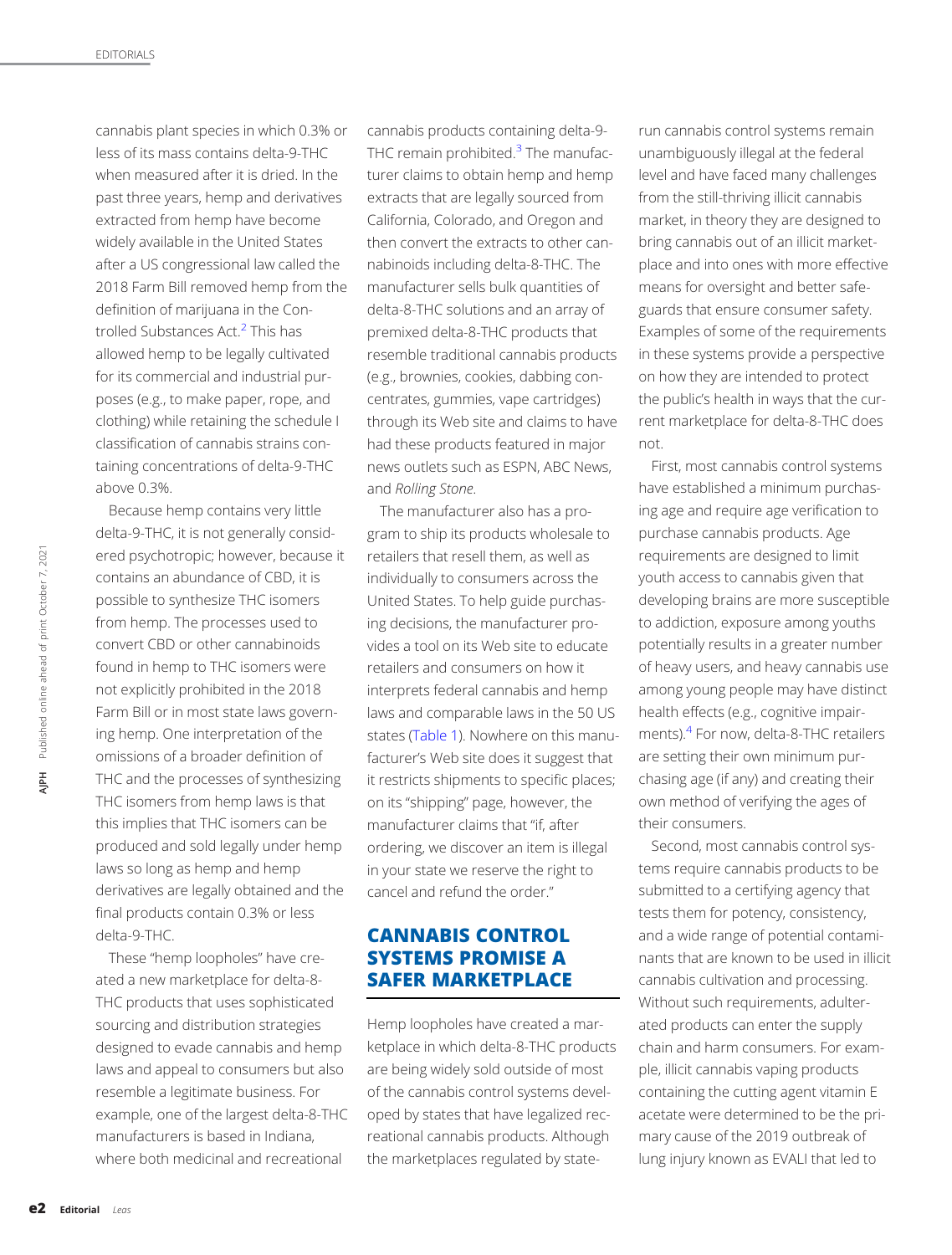## <span id="page-2-0"></span>**TABLE 1—** Recreational Cannabis Laws and the Legal Status of Delta-8-THC Claimed by One Delta-8-THC Manufacturer as of July 22, 2021: United States

|                 | <b>Recreational Cannabis</b> |                                          |
|-----------------|------------------------------|------------------------------------------|
| <b>State</b>    | <b>Permitted</b>             | <b>Delta-8-THC Permitted<sup>a</sup></b> |
| Alabama         |                              | Yes                                      |
| Alaska          | Yes                          |                                          |
| Arizona         | Yes                          |                                          |
| Arkansas        |                              |                                          |
| California      | Yes                          | Yes                                      |
| Colorado        | Yes                          |                                          |
| Connecticut     | Yes                          | Yes                                      |
| Delaware        |                              |                                          |
| Florida         |                              | Yes                                      |
| Georgia         |                              | Yes                                      |
| Hawaii          |                              | Yes                                      |
| Idaho           |                              |                                          |
| <b>Illinois</b> | Yes                          | Yes                                      |
| Indiana         |                              | Yes                                      |
| lowa            |                              |                                          |
| Kansas          |                              | Yes                                      |
| Kentucky        |                              | Yes                                      |
| Louisiana       |                              | Yes                                      |
| Maine           | Yes                          | Yes                                      |
| Maryland        |                              | Yes                                      |
| Massachusetts   | Yes                          | Yes                                      |
| Michigan        | Yes                          | Yes                                      |
| Minnesota       |                              | Yes                                      |
| Mississippi     |                              | Yes                                      |
| Missouri        |                              | Yes                                      |
| Montana         | Yes                          |                                          |
| Nebraska        |                              | Yes                                      |
| Nevada          | Yes                          | Yes                                      |
| New Hampshire   |                              | Yes                                      |
| New Jersey      | Yes                          | Yes                                      |
| New Mexico      | Yes                          | Yes                                      |
| New York        | Yes                          | Yes                                      |
| North Carolina  |                              | Yes                                      |
| North Dakota    |                              |                                          |
| Ohio            |                              | Yes                                      |
| Oklahoma        |                              | Yes                                      |
| Oregon          | Yes                          | Yes                                      |
| Pennsylvania    |                              | Yes                                      |
| Rhode Island    |                              |                                          |
| South Carolina  |                              | Yes                                      |
| South Dakota    |                              | Yes                                      |
| Tennessee       |                              | Yes                                      |

2668 hospitalizations and 68 deaths.<sup>5</sup> Delta-8-THC products have not been linked to EVALI, but such events expose the potential dangers of certain manufacturing processes that, if left unchecked, could harm consumers. Although some delta-8-THC manufacturers claim to test their products, the methods used to convert CBD to delta-8-THC have not been well studied with respect to quality assurance, and there are currently no established standards for testing delta-8-THC products for potentially toxic or otherwise harmful substances that could be byproducts of these processes.

Finally, most cannabis control systems have established detailed packaging and labeling standards including requirements for legible supplement information, warnings regarding the presence of psychotropic compounds, and restrictions on design features that could be attractive to youths (e.g., cartoons and names such as "kandyz"). Delta-8-THC products do not have such packaging and labeling requirements, and this could increase the risk of unintended use or overdose. The West Virginia Poison Center has already issued a warning after adults mistakenly consumed delta-8-THC products believing them to be CBD products and youths were hospitalized after consuming delta-8-THC gummies believing them to be candy.<sup>[6](#page-4-0)</sup> All the conditional Leas environmental control of a state of principal of principal of principal of principal of principal of principal of principal of principal of principal of principal of principal of principal of princ

# CLOSING HEMP LOOPHOLES

(continued)

Precedent exists to incorporate delta-8-THC into federal regulations governing cannabis. According to the 1986 amendment to the Controlled Substances Act[,7](#page-4-0) a controlled substance analogue is a substance where "the chemical structure of which is substantially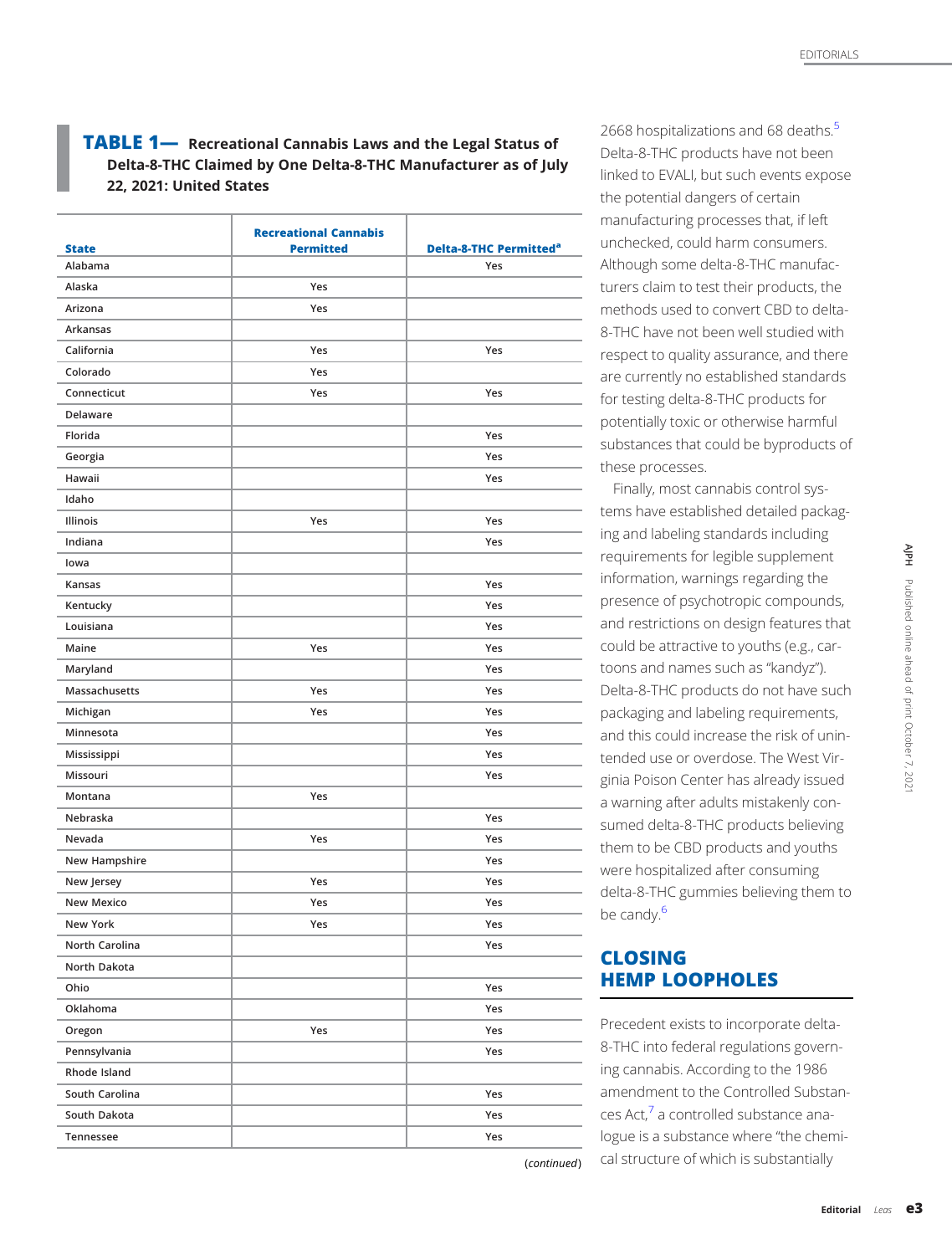# <span id="page-3-0"></span>TABLE 1— CONTINUED

| <b>State</b>  | <b>Recreational Cannabis</b><br><b>Permitted</b> | <b>Delta-8-THC Permitted<sup>a</sup></b> |
|---------------|--------------------------------------------------|------------------------------------------|
| Texas         |                                                  | Yes                                      |
| Utah          |                                                  |                                          |
| Vermont       | Yes                                              |                                          |
| Virginia      | Yes                                              | Yes                                      |
| Washington    | Yes                                              | Yes                                      |
| West Virginia |                                                  | Yes                                      |
| Wisconsin     |                                                  | Yes                                      |
| Wyoming       |                                                  | Yes                                      |

Note. Blank spaces indicate that recreational cannabis or delta-8-THC is not permitted.

<sup>a</sup>Legal status of delta-8-THC claimed by one delta-8-THC manufacturer.<sup>[3](#page-4-0)</sup>

similar to the chemical structure of a controlled substance in schedule I or II." The act also states that "a controlled substance analogue shall, to the extent intended for human consumption, be treated, for the purposes of any Federal law, as a controlled substance in schedule I." Given that the chemical structure of delta-8-THC is nearly identical to that of delta-9-THC, it could certainly be considered a controlled substance analogue of delta-9-THC and enforced as such. The Drug Enforcement Agency has also promulgated that the use of any process that creates delta-9-THC as a byproduct at any point—as is the case during the conversion of CBD to delta-8-THC—is in violation of federal law.<sup>8</sup> Although these rulings have been made, it is unclear whether the Drug Enforcement Agency has acted or will act on them. expective trate<br>that the data and the limit of del<br>signal logue<br>such. has a any p<br>as a b<br>delta law.<sup>8</sup>, made<br>Enfor act or line of principle quate<br>healt amen are p<br>to clo<br>ful magnetic featurial lease.

In the current political landscape, federal enforcement of cannabis laws rarely occurs and will likely be inadequate to have any meaningful public health impact. Thus, state-by-state amendments to cannabis control laws are probably the best course of action to close hemp loopholes in a meaningful manner. Few states have anticipated the potential for psychotropic compounds to be produced under hemp laws, but some have already taken actions to close their hemp loopholes in ways that put the public's health first and serve as an example for other states.

The actions taken by Colorado represent an excellent model for closing a hemp loophole. First, Colorado's controlled substance laws<sup>9</sup> provide a clear definition of THC that broadly applies to isomers other than delta-9-THC, eliminating any ambiguity about whether delta-8-THC is considered an analogue to delta-9-THC. Second, the Colorado Department of Public Health<sup>10</sup> and the Marijuana Enforcement Division<sup>11</sup> have made it clear to their stakeholders that the state considers the process of chemically modifying or converting naturally occurring cannabinoids from industrial hemp as noncompliant with the statutory definition of an "industrial hemp product," clarifying that industrial hemp and hemp derivatives should not be used as precursors.

Third, the Marijuana Enforcement Division has also clarified the specific solvent and extract methods it allows and specified that the current

methods of converting cannabinoids do not fall in this category.<sup>11</sup> Finally, the Colorado Department of Public Health has explained that it is disallowing THC isomers produced by methods of converting cannabidiol or other cannabinoids from being added to food, dietary supplements, or cosmetics because there is insufficient evidence to determine whether any toxic or otherwise harmful substances are produced during the process of creating or converting THC isomers and may remain in the products ingested, applied, or used by consumers.

At present, these actions essentially ban manufacturers from producing or selling delta-8-THC or other THC isomers if they are converted from other cannabinoids in hemp or cannabis. However, Colorado's Marijuana Enforcement Division has left open the possibility for stakeholders to work with regulators to examine potentially compliant methods to produce THCs by converting cannabis-derived cannabinoids[.11](#page-4-0) Colorado's policies also do not appear to prohibit strains of cannabis that contain THCs other than delta-9- THC or any compliant methods of extracting those compounds. This suggests that compliant delta-8-THC products could be sold within Colorado's cannabis control system and that methods of converting cannabinoids could be used once their safety can be assured.

The actions taken by Colorado are commendable because they prioritize the public's health while also acknowledging a potentially legitimate consumer demand for delta-8-THC and the potential value of safe methods of converting naturally occurring cannabinoids. For this reason, I believe that more states should follow in Colorado's